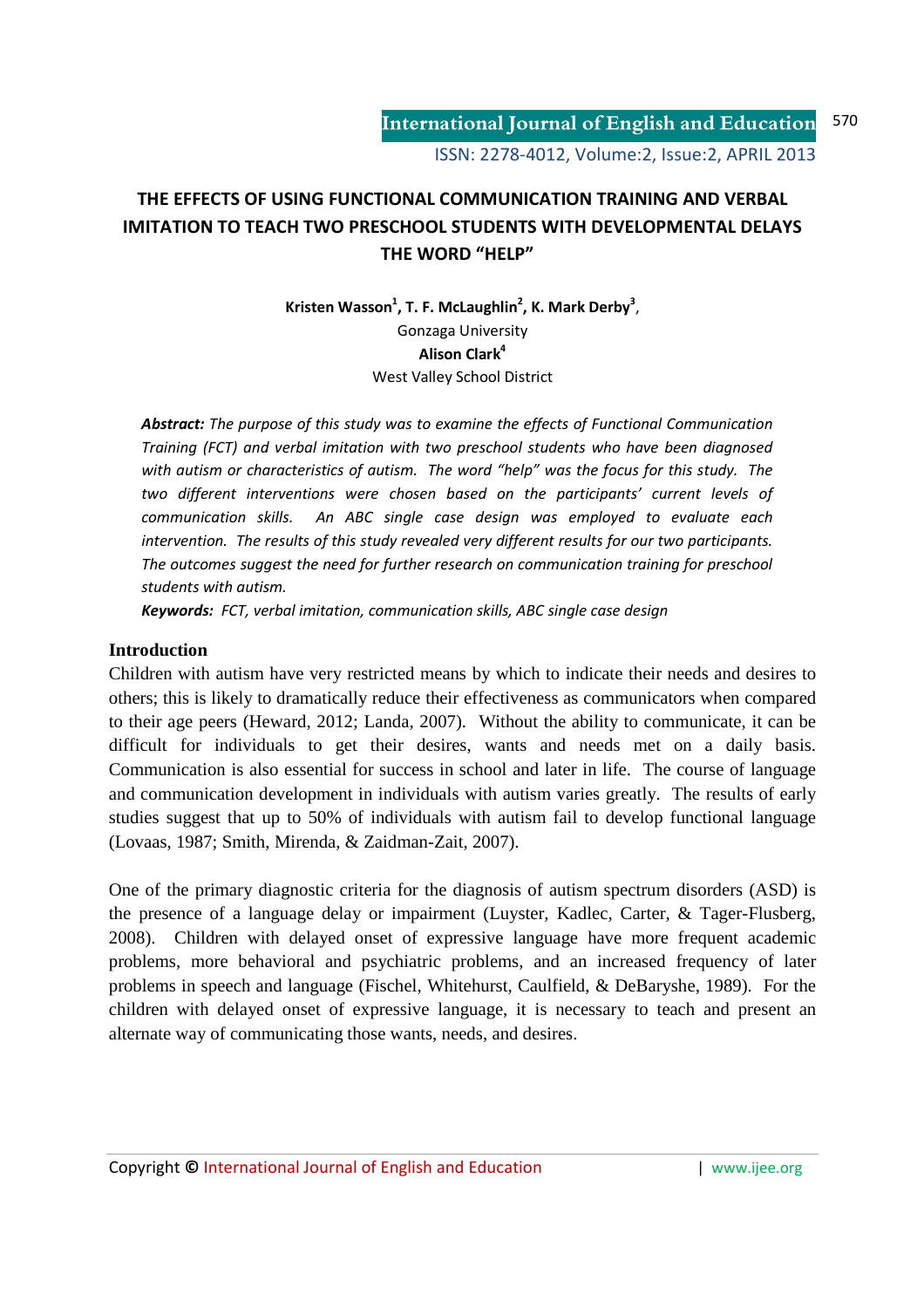# **Review of Literature**

Many methods of instruction are available in order to increase expressive language and communication. Learning does not happen in the same manner for all students; it can be through visual, physical, and/or auditory means (Heward, 2012; Park, Weber, & McLaughlin, 2007). One effective method of increasing behaviors is through observational learning and then imitation. People can learn many behaviors, thought patterns, and skills vicariously through observing other people (Horner, 2004). Imitation is intimately related to communication learning (Landa, 2007). In addition, it provides a vehicle for communicative reciprocity. For example, an imitation of another's behavior serves to acknowledge their act, confirming attention and responsivity in a reciprocal, meaningfully contingent way (Landa, 2009; B. Williams & R. Williams, 2011).

Another alternative way to communicate is through the use of functional communication training, or FCT. Several studies have demonstrated that functional communication training (FCT) is an effective treatment in reducing severe behaviors while simultaneously shaping an alternative communication response (Armstrong, McLaughlin, Clark, & Neyman, in press; Talkington, McLaughlin, Derby, & Clark, 2012; Mann & Mueller, 2009).

The first purpose of this study was to evaluate the effects of using functional communication training on a preschool student with developmental delays and characteristics of autism. This participant had such limited communication skills and that this form of training was chosen in order to increase her ability to communicate when she needed help instead of pulling adults around or screaming when frustrated. The second purpose of this study was to evaluate the effects of verbal imitation on a preschool student with developmental delays and characteristics of autism. Both participants were being taught the word "help." The interventions, for each participant, were chosen based on the participants' strengths prior to the study, as identified by the classroom teacher.

### **Methodology**

### **Participants and Setting**

The participants in the study were two preschool students who were attending a preschool for children diagnosed with autism or characteristics of autism. Participant 1 was a two-year-old male that had some but very limited verbal skills and also received special services in the areas of speech, motor skills, feeding, cognitive, social/emotional/adaptive skills along with one-onone intensive therapy. He attended class two times a week and received an additional two home visits a week. Participant 2 was a four-year-old female that had limited overall communication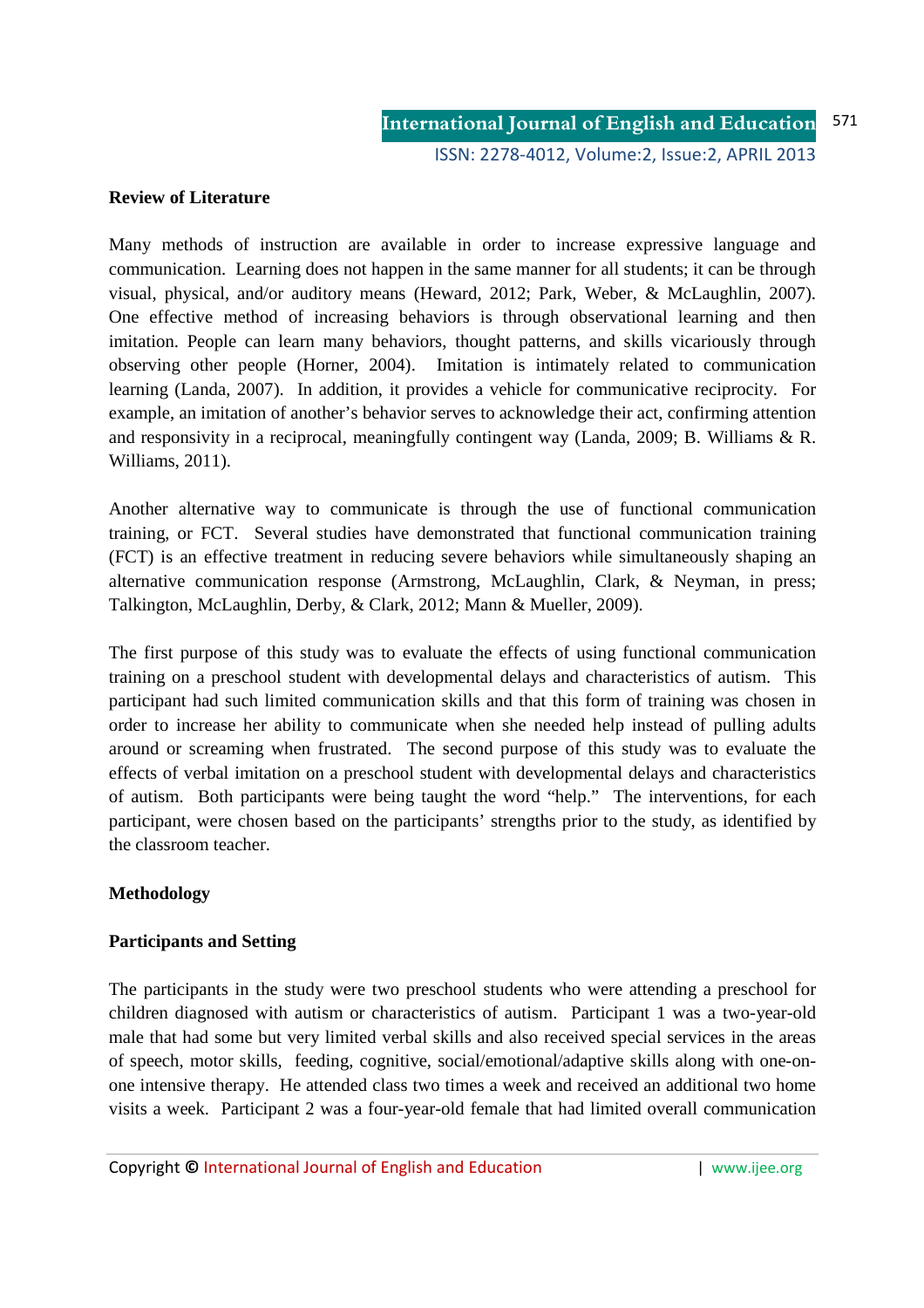skills and received special services in the areas of speech, social/emotional/adaptive, cognitive, and motor skills. She received one-on-one intensive therapy five times a week.

The intervention took place in a preschool classroom at both students' work station. This was in the corner of the room and included a table and rifton chair along with the materials used during their work times. The students faced the researcher, with their backs toward the other children in the classroom to minimize distractions and maintain their attention on the instruction provided. There were between two and four other students in the classroom during each session. The adults in the classroom included the classroom teacher and two educational aides as well as the first author. This classroom has been the setting for several research projects (Armstrong et al., in press; Talkington et al., 2012) to document the ability of teacher education candidates in special education to successfully teach students with disabilities social important behaviors (McLaughlin, B. Williams, R. Williams, Peck, Derby, Bjordahl, & Weber, 1999).

### **Materials**

A variety of materials were used for this study. A clear jar with a lid, preferred toys, a single switch device, picture icon for "help", data collection sheets, pencils, and educational aides to prompt the children were used as part of this study. The preferred toys were already known prior to the study by the lead teacher in the classroom. Both students preferred toys that made noises and flashed lights.

# **Dependent Variables and Measurement Procedures**

The dependent variables for this study were the total number of verbal responses given and the use of the single switch device to communicate the word "help". For Participant 1, the focus was on the verbal imitation of the word "help." A correct response was counted for the complete or partial imitation of the word "help." Then a second intervention was presented, which paired the sign for help with the verbal response. A correct response was counted for the complete or partial physical motion of the sign for "help" as well as the complete or partial verbal imitation of the word "help."

For Participant 2, the sign for help was first presented and then the use of a single switch device was used as a second intervention. A correct response was counted for the complete or partial physical motion of the sign for help. A correct response was counted for the device if the participant physical touched the device independently. Physical prompts by the educational assistants and the classroom teacher were scored as well. Once the participant had mastered the use of the single switch device, then the researcher had the participant hand over the jar after pushing the device. A correct response was marked for this task when the participant lifted the jar off the table and pushed it toward the researcher.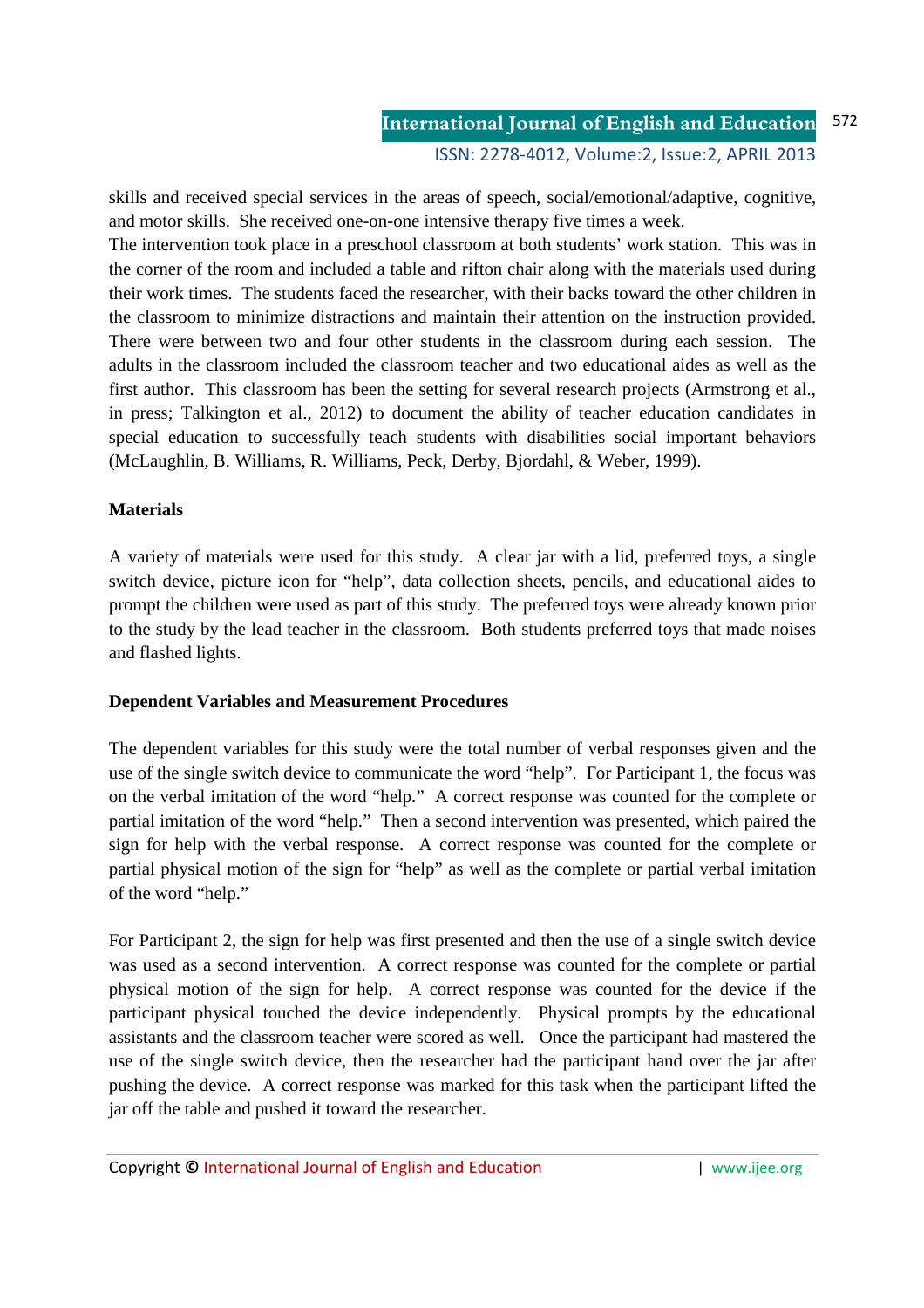## **Experimental Design and Conditions**

An ABC single case design across participants (Kazdin, 2011) was employed. For Participant 1, the intervention was to increase verbal imitation through physical prompting and verbally expressing the word "help" as the participant made eye contact. The second intervention for this participant involved physically prompting the sign for "help" while verbally expressing the word "help." The researcher also included a model of the sign for "help" while pairing it with a verbal response. For Participant 2, the initial intervention was the sign for "help" but was then changed to FCT with the use of a single switch device for "help". Once the participant mastered the use of the switch, then the researcher paired that task with handing the jar to the researcher.

#### **Baseline.**

Both participants were presented with a variety of preferred toys which were put into a clear jar and closed with a lid. This clear jar was placed in front of the participants with no verbal or physical prompt. Their responses were recorded on the data sheets. Each participant's baseline data were taken over 10 trials.

### **Verbal imitation.**

For Participant 1, verbal imitation was chosen for the intervention. His imitation skills were emerging strong prior to the study. Verbal imitation was then paired with the sign for "help" as the second intervention.

#### **Functional Communication Training**

The sign for "help" was introduced as intervention for Participant 2 prior to the device but the participant did not attempt to the use the sign during those sessions. For Participant 1, the single switch device paired with the visual icon for "help" were used because the participant had prior experience with communication devices and limited verbal imitation skills.

### **Reliability of Measurement for the Dependent and Independent Variables**

These data were collected based on observations during each session. Reliability was collected by the lead teacher in the classroom or the educational aide. Physical prompts were also marked on the data collection sheet for Participant 1 as "+" and any verbal imitations were marked as "V." Physical prompts were marked on the data collection sheet as a "+" and any independent responses by Participant 2 were marked as "I". Independent responses were recorded when Participant 2 touched the switch and/or handed the jar to the researcher without any prompting. The number of agreements was divided by the number of agreements and disagreements and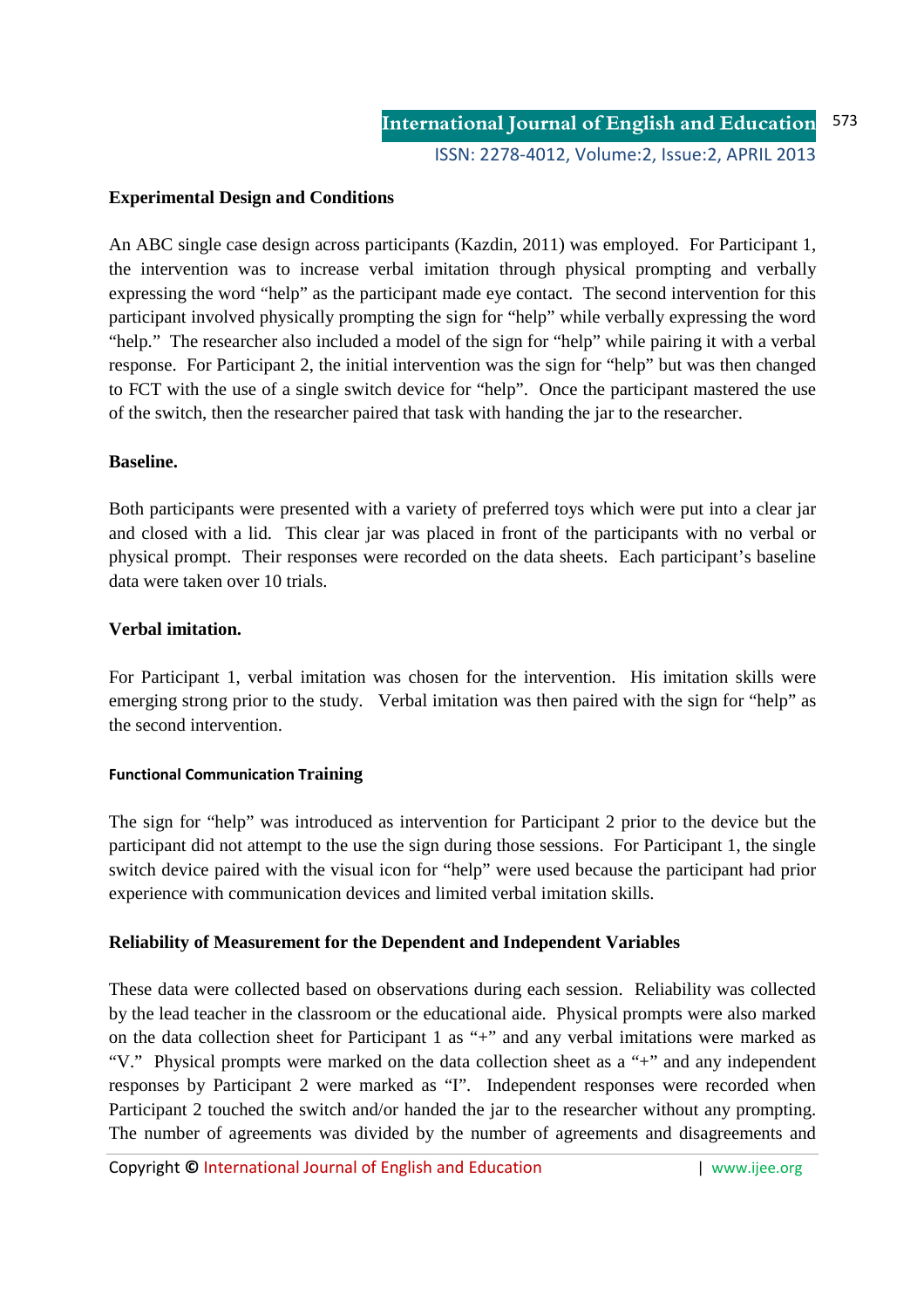multiplied by 100. The reliability for interobserver agreement in baseline for Participant 1 was 80%. During intervention, interobserver agreement was collected on five out of 12 sessions, 42%. The mean interobserver agreement during intervention was 82% (range: 60% -100%). The reliability for interobserver agreement for Participant 2 during baseline was 60%. During intervention, interobserver agreement was collected 100% of the sessions. The mean interobserver agreement during intervention was 77% (range: 0% - 100%).

# **Findings**

# **Baseline**

For baseline, both participants had 0% for the word or sign for "help". Participant 1 did use the sign for "more" instead of "help" during baseline. This sign was mastered prior to the start of this study. Both participants showed no sign of clearly communicating that they needed help opening the jar in order to get the toy that was inside during baseline.

# **Verbal Imitation**

The results for Participant 1indicated that he started to imitate after the third session, however, it started to decrease after that session and was not consistent throughout the rest of the study. According to the results, the mean percent of attempts to imitate was 24% per session (range: 0% - 60%). The second intervention which paired the verbal imitation with the sign showed no significant changes in the participant's response. The mean for the attempts to imitate the sign for help was 0% per session.

# **Functional Communication Training**

The results for Participant 2 with the first intervention (sign for help) showed no results, 0% of attempts for all three sessions. There was a steady increasing trend for the second intervention after it was implemented. The mean percent of independent uses of the switch was 77% per session (range: 0% - 100%). The mean percent of attempts at handing over the jar after using the switch was 55% (range: 0% - 100%).

*Figure 1.* The percent correct for Participant 1 during baseline, verbal imitation, and verbal imitation with a "help" sign. The dots on the graph represent the verbal imitation and the triangles represent the attempts to imitate the "sign for help".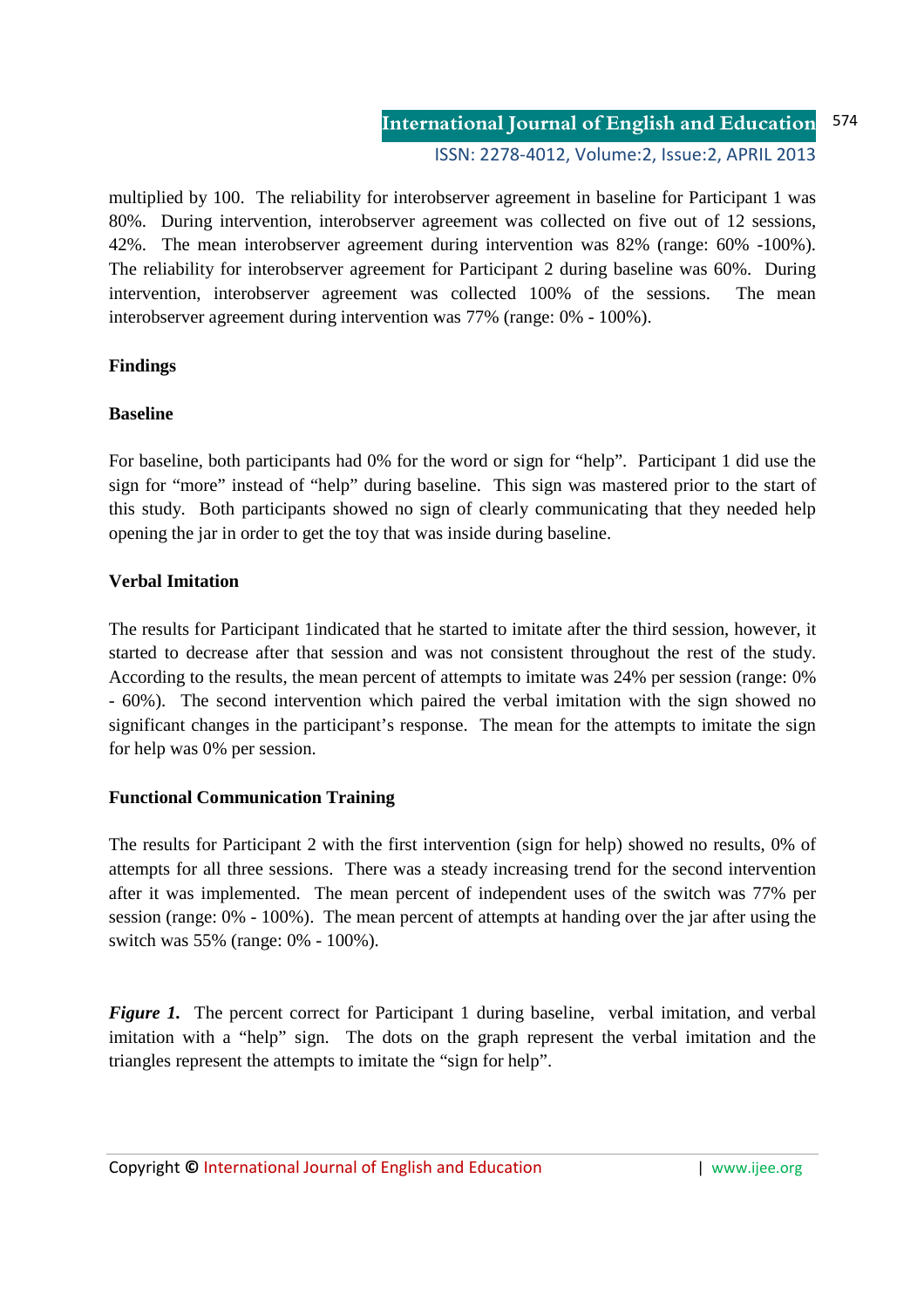#### **International Journal of English and Education** ISSN: 2278-4012, Volume:2, Issue:2, APRIL 2013 575



*Figure 2.* The percent correct for Participant 2 during baseline, verbal imitation, and verbal imitation with a "help" sign. The dots on the graph represent the responses with the sign for help and then the use of Functional Communication Training. The triangles represent the number of times the jar was handed over by the participant after a single switch device was pushed.

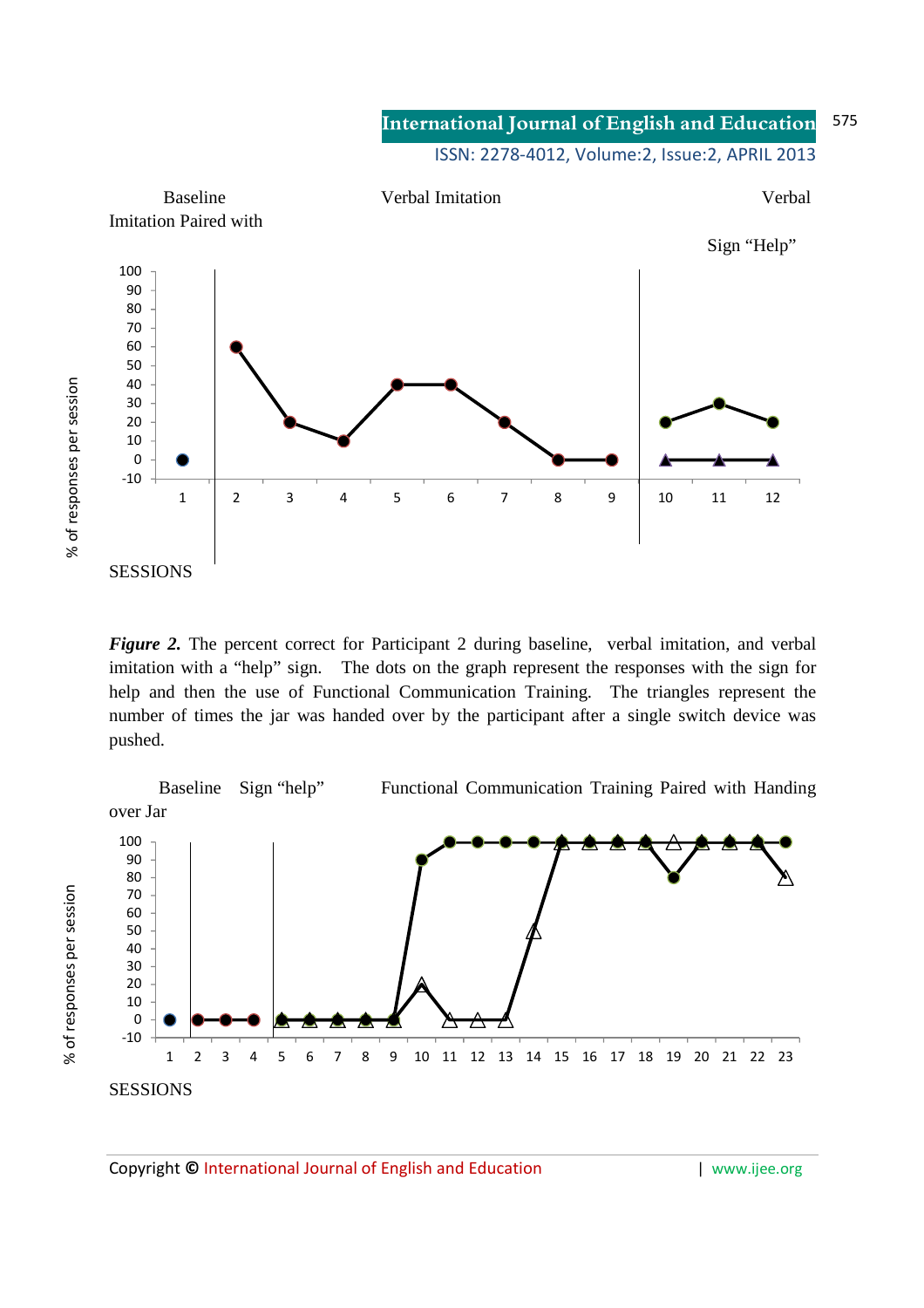### **Conclusions**

 The purpose of this study was to increase the use of the word "help" through imitation and Functional Communication Training. One of the goals of many interventions for children with developmental disabilities is to enhance communication (Meadan, Halle, Ostrosky, & DeStefano, 2008). Many children with developmental disabilities rely on prelinguistic gestures and vocalizations as their primary means of communication well into the toddler and preschool years (Brady, Steeples, & Fleming, 2005). For example, they may request help opening an object by giving it to an adult, they may reject an object by pushing it away when it is offered, and they often point to objects that are of interest to them (Brady et. al., 2005). For Participant 2, the physical action of handing over the jar after pushing the single switch device was taught together in order to help connect the word with the action. The purpose was to provide a functional use of the word after it was heard. The Participant immediately received the toy after the jar was handed to the researcher. After the study, it was suggested to the classroom staff and therapists to continue using the single switch devices in as many situations as possible.

For Participant 1, the intervention did not seem as effective as it did for Participant 2. The imitation skills were strong prior to the study but it was hard to determine if it was the word or the way the need for help was presented that affected the outcome of the results. Despite the results from this study, it was suggested to continue working with the verbal imitation along with the sign for help for Participant 1.

Participant 2 had more sessions because the first author was able to work with her more than Participant 1. Participant 2 attended the preschool everyday whereas Participant 1 was there only two times a week. The researcher was able to have a session or two outside of his normal schedule, but it was very limited. With more opportunities to practice, the results might have been different with Participant 1.

There were some other challenges. The reliability for this study appeared to be quite low. The reason for that after comparing the data sheets was just how the data was collected. The "+" to the researcher was counted as a trial or time that the researcher presented the jar within the session which did not indicate what the participants did in each session. There were two people for reliability throughout the study, which may have been a factor.

# **Suggestions and Recommendations**

Despite the challenges in the study, it provides a strong case for the effectiveness of Functional Communication Training. Participant 2 was able to independently use the switch and then independently hand over the jar by the end of the study. The results were not as strong for verbal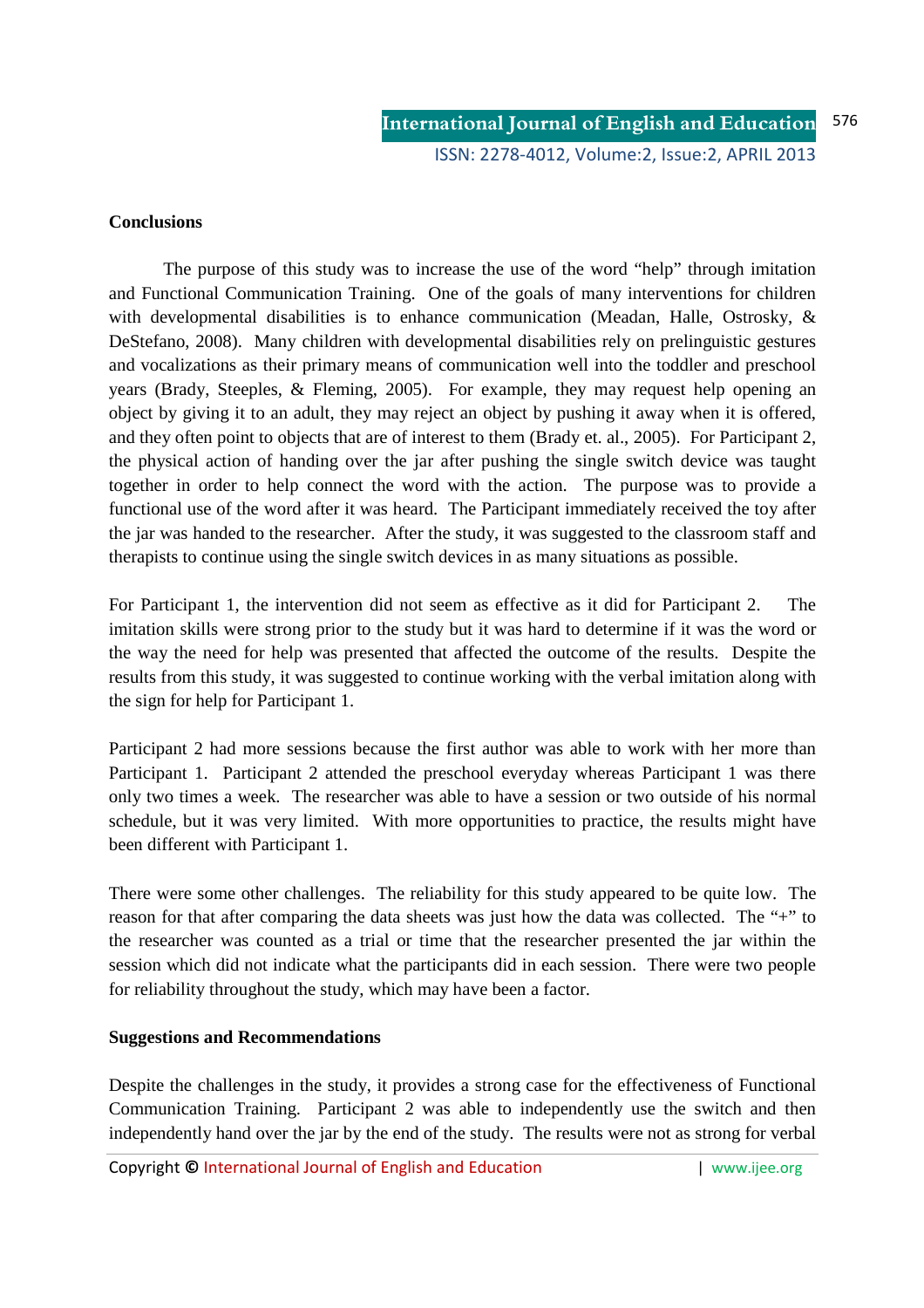imitation and the sign for Participant 1; however, it does not rule out that it could be an effective intervention with more practice.

## **References**

- Armstrong, B., McLaughlin, T. F., Clark, A., & Neyman, J. (in press). A case report: using augmentative and alternative communication to teach a preschool student with autism to respond and request appropriately. Inte*rnational Journal of Brain and Cognitive Sciences, 1*,(4). Retrieved from: http://www.sapub.org/journal/journalsList.aspx?SubjectID=11.
- Brady, N. C., Steeples, T., & Fleming, K. (2005). Effects of prelinguistic communication levels on initiation and repair of communication in children with disabilities. *Journal of Speech, Language, and Hearing Research, 48*, 1098-1113.
- Drasgow, E., Halle, J. W., Ostroky, M. M., & Harbiers, H. M. (1996). Using behavioral indication and functional communication training to establish an initial sign repertoire with a young child with severe disabilities. Retrieved from http://www.eric.ed.gov/
- Fischel, J. E., Whitehurst, G. J., Caulfield, M. B., & DeBaryshe, B. (1989). Language growth in children with expressive language delay. *American Academy of Pediatrics, 82,* 218-227.
- Ganz, J. B., Bourgeois, B. C., Flores, B. C., & Campos, B. A. (2008). Implementing visually cued imitation training with children with autism spectrum disorders and developmental delays. *Journal of Positive Behavior Interventions, 10,* 56-66.
- Heward, W. L. (2011). *Teaching exceptional children: An introduction to special education*   $(10<sup>th</sup>$  ed). Upper Saddle River, NJ: Pearson Education.
- Horner, S. L. (2004). Observational learning during shared book reading: The effects on preschoolers' attention to print and letter knowledge. *Reading Psychology, 25,* 167-188.
- Kazdin, A. E. (2011). *Single case researcher designs: Methods for clinical and applied settings*   $(2^{nd}$  ed.). New York: Oxford University Press.
- Landa, R. (2007). Early communication development and intervention for children with autism. *Mental Retardation and Developmental Disabilities Research Reviews, 13, 16-25.*
- Luyster, R. J., Kadlec, M. B., Carter, A., & Tager-Flusberg, H. (2008). Language assessment and development in toddlers with autism spectrum disorders. *Journal of Autism and other Development Disorders, 38*, 1426-1438.
- Mann, A. J., & Mueller, M. M. (2009). Positive functional analysis results as a contributor of treatment failure during functional communication training. *Education and Treatment of Children, 32,* 121-149.
- McLaughlin, T. F., Williams, B. F., Williams, R. L., Peck, S. M., Derby, K. M., Bjordahl, J. M., & Weber, K. M. (1999). Behavioral training for teachers in special education: The Gonzaga University program. *Behavioral Interventions, 14*, 83-134.
- Meadan, H., Halle, J., Ostrosky, M. M., & DeStefano, L. (2008). Communicative behavior in

Copyright **©** International Journal of English and Education | www.ijee.org